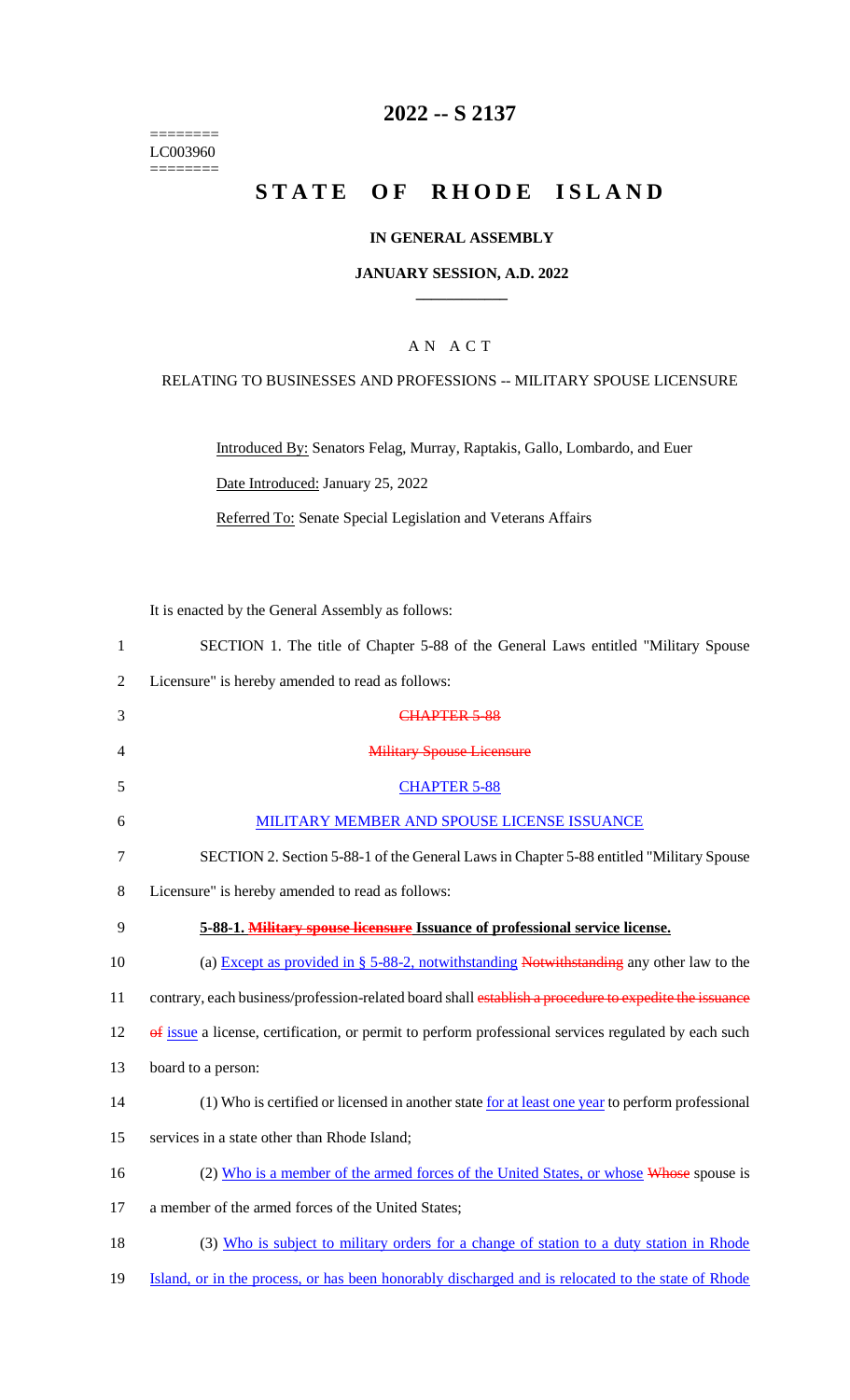- 1 Island or, whose Whose spouse is the subject of a military transfer to Rhode Island; and
- 2 (4) In the situation of a military member's spouse, the spouse Who left employment to 3 accompany the **person's spouse** military member to Rhode Island. (b) The procedure shall include: (1) Issuing the person a license, certificate, or permit, if, in the opinion of the board, the requirements for certification or licensure of such other state are substantially equivalent to that 7 required in this state;  $or$ . (2) Developing a method to authorize the person to perform professional services regulated 9 by the board in this state by issuing the person a temporary license, certificate or permit for a limited period of time to allow the person to perform professional services while completing any specific requirements that may be required in this state that were not required in the state in which the person was licensed or certified. (3) Establishing that the person is not subject to a disqualification pursuant to the provisions 14 of  $$5-88-2$ . SECTION 3. Chapter 5-88 of the General Laws entitled "Military Spouse Licensure" is hereby amended by adding thereto the following sections: **5-88-2. Disqualification for license issuance.**  18 The provisions of § 5-88-1 shall not apply unless all the following apply: 19 (1) The board in the other state holds the person in good standing; (2) The person does not have a disqualifying criminal record as determined by the board; (3) No board in any other state has revoked the person's occupational license, certificate or 22 permit as a result of negligence or intentional misconduct; (4) The person did not surrender an occupational license, certificate or permit because of negligence or intentional misconduct; (5) The person does not have a complaint, allegation or investigation currently pending 26 before a board in another state which relates to unprofessional conduct or an alleged crime; and (6) The person pays all applicable fees in this state. **5-88-3. Decision.**  29 The board shall provide the person with a written decision regarding the application for an occupational license, certificate or permit pursuant to the provisions of § 5-88-1 within sixty (60) 31 days after receiving an application. **5-88-4. Appeal.**
- An appeal of an adverse determination or denial of a license, certificate or permit
- application under the terms of this chapter shall be pursuant to the provisions of chapter 35 of title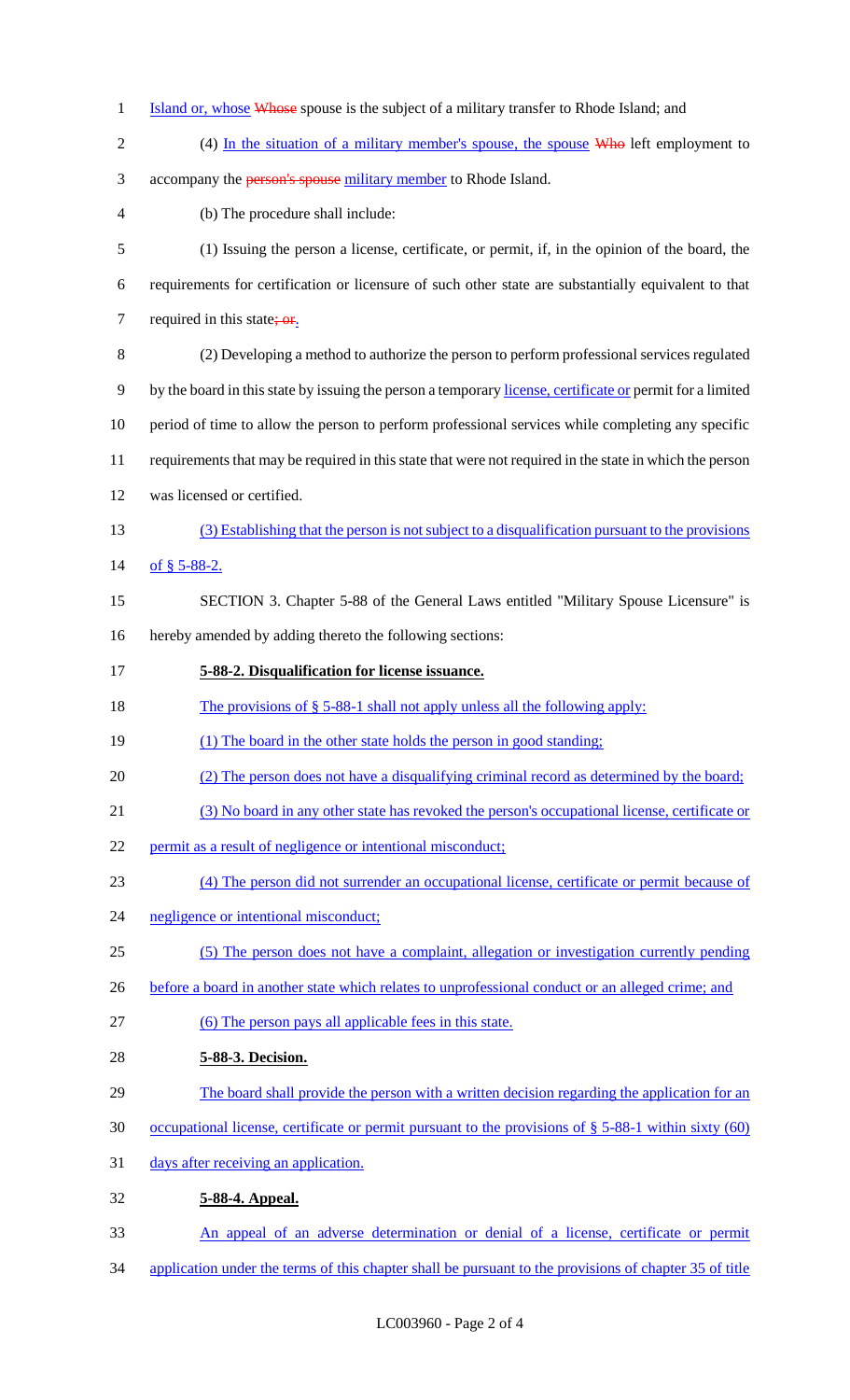| $\mathbf{1}$     | 42 the "administrative procedures act".                                                                 |
|------------------|---------------------------------------------------------------------------------------------------------|
| $\overline{2}$   | 5-88-5. Limitations.                                                                                    |
| 3                | (a) An occupational license, certificate or permit issued pursuant to this chapter is valid             |
| $\overline{4}$   | only in this state. It shall not make the person eligible to work in another state under an interstate  |
| 5                | compact or reciprocity agreement unless otherwise provided in law.                                      |
| 6                | (b) Nothing in this chapter shall be construed to prevent this state from entering into a               |
| $\boldsymbol{7}$ | licensing compact or reciprocity agreement with another state, foreign province or foreign country.     |
| $8\,$            | (c) Nothing in this chapter shall be construed to prevent this state from recognizing                   |
| 9                | occupational credentials issued by a private certification organization, foreign province, foreign      |
| 10               | country, international organization or other entity.                                                    |
| 11               | (d) Nothing in this chapter shall be construed to require a private certification organization          |
| 12               | to grant or deny private certification to any individual.                                               |
| 13               | 5-88-6. Military education, training and experience.                                                    |
| 14               | Notwithstanding any other law, the education, training or experience requirements for an                |
| 15               | occupational license, certificate or permit issued pursuant to this chapter are completely or partially |
| 16               | satisfied, as determined by the regulating occupational licensing board on presentation of              |
| 17               | satisfactory evidence that the applicant received substantially equivalent education, training or       |
| 18               | experience as a member of the United States armed forces or any national guard or other reserve         |
| 19               | component.                                                                                              |
| 20               | 5-88-7. Public notice.                                                                                  |
| 21               | An occupational licensing board shall prominently print the following on all license,                   |
| 22               | certificate or permit applications, and any communication denying a license, certificate or permit,     |
| 23               | and on the board's website: "Pursuant to § 5-88-1 et seq., upon application, this state may recognize   |
| 24               | occupational licenses, certificates or permits obtained from other states for military members and      |
| 25               | their spouses who relocate to this state pursuant to military orders."                                  |
| 26               | 5-88-8. Preemption.                                                                                     |
| 27               | This chapter preempts rules, regulations and ordinances of any city, town, municipality,                |
| 28               | and other subdivisions of the state which regulate occupational licenses, certificates or permits.      |
| 29               | SECTION 4. This act shall take effect upon passage.                                                     |

 $=$ LC003960 ========